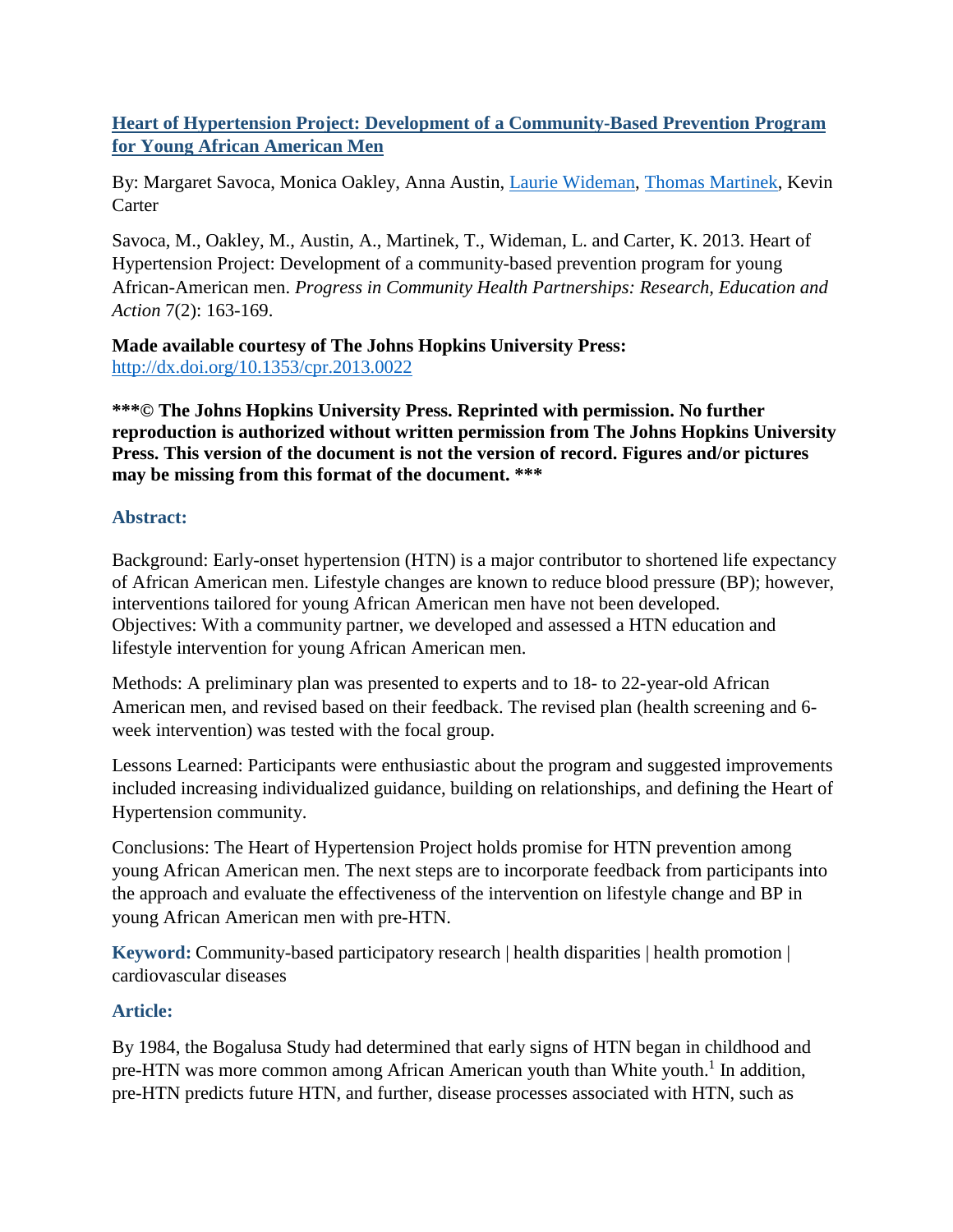target organ damage, are already present.<sup>2,3</sup> Early onset of HTN in a more advanced state thus contributes to the cardiovascular disease disparities experienced by African Americans.<sup>4,5</sup> In the CARDIA Study, for example, HTN before the age of 35 was a predictor of heart failure before the age of 50, and all 27 cases of heart failure found in the sample of 5,000 young adults were African Americans.<sup>6</sup> Rates of pre-HTN are similar for normal weight and overweight young African American males; thus regardless of their weight status, these men are already vulnerable to the effects of elevated BP.<sup>7-9</sup> Yet this group consider themselves to be "young invincibles"; they seek medical attention only for emergencies and believe that they are not at risk for poor health. $10-12$ 

Reaching young African American men to help them address their personal risk of HTN and adopt prevention strategies is central to reducing health disparities.<sup>13,14</sup> However, research has shown that although dietary change and increased physical activity can lower BP among African Americans, interventions tailored to the lives of young African American men are needed.<sup>15-17</sup> In particular, community partners who offer activities and social support to young African American men are needed, and these partners and the men themselves must be involved in the development process to ensure that programs are relevant and sustainable.

To address these issues, we developed and performed initial testing of an innovative intervention, the Heart of Hypertension Project, a community-based effort to create a HTN prevention program for young African American men.

#### **Methods**

Development Phase

The Planning Team.

The planning team included the executive director and staff of Hayes-Taylor Memorial YMCA (HT) in Greensboro, North Carolina, a city classified by the U.S. 2010 Census as an urban area in which 41% (of 270,000) are African Americans. Approximately 73% of those living in the neighborhood surrounding HT are African Americans. HT currently has 500 adult male members, and of these 25% are between 19 and 30 years of age. HT has a wide range of fitness facilities (gym, indoor track, cardio and weight training rooms, group exercise area, and swimming pool). HT has had a long commitment to the well-being of the African American community and a tradition of providing exercise and social support to young men. The planning team also included a researcher who had studied the HTN beliefs and lifestyle of young African American men, a clinical social worker who had worked with at-risk adolescents and young adults in a wide range of settings, and researchers in community/sport development and cardiovascular fitness. Research assistants had expertise in nutrition and kinesiology. The relationship between the research team and HT was established through past projects that involved the recruitment of young African American men for formative research for this present project<sup>18</sup> as well as participation in HT's annual community health screening events for men.

Proposed Intervention Contents.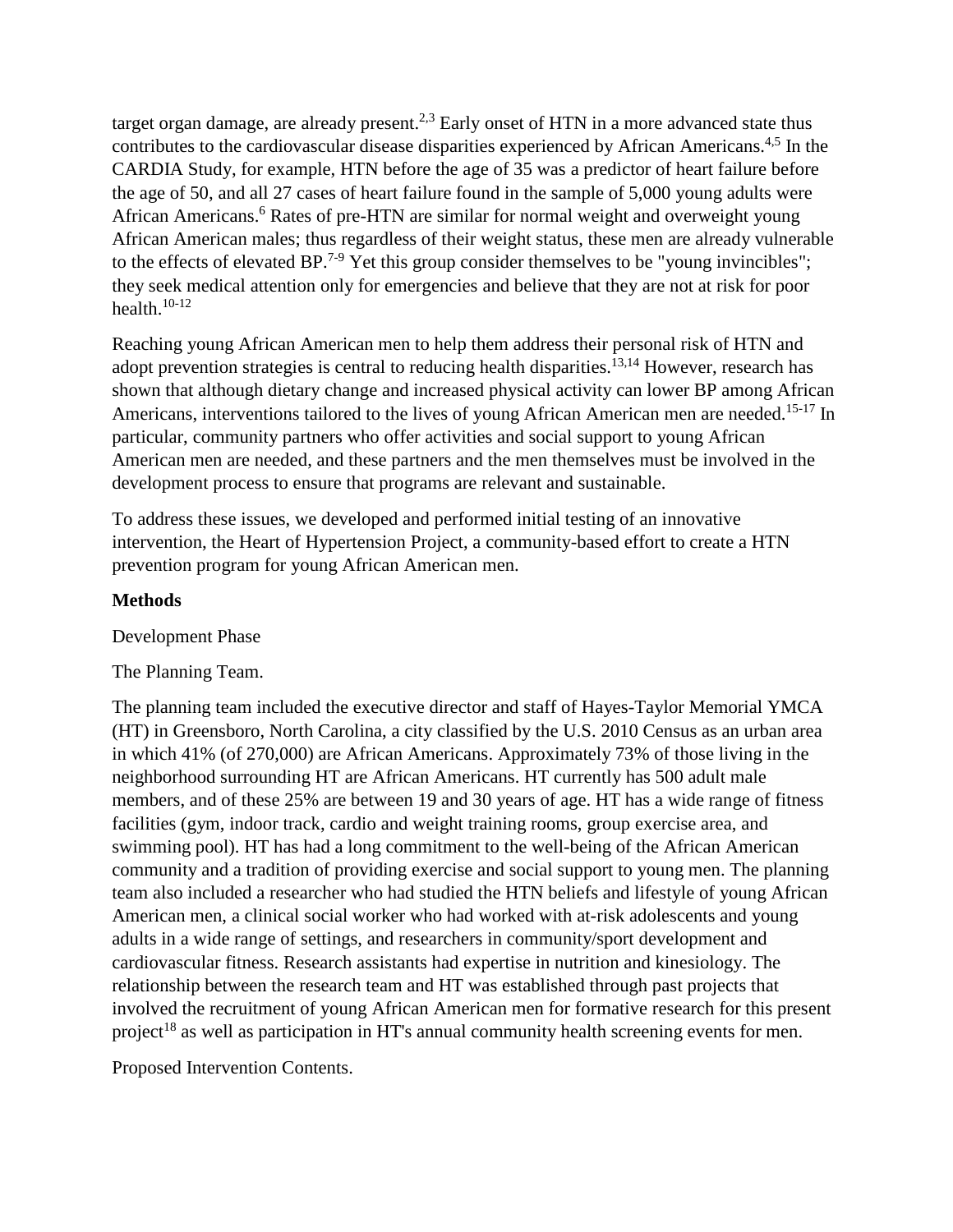The planning team developed a proposed intervention based on work done to develop an HIV prevention program for young African American men.19 Our planned intervention began with a community health screening to identify individuals who had elevated BP and would benefit from a BP intervention. Young men between 18 and 22 years were to come to the HT to have their BP, height, and weight measured, and provide a blood sample for a rapid cholesterol and diabetes check (Alere Cholestech LDX System, Waltham, MA). Participants would receive their results and information about cardiovascular health, and those identified as pre-hypertensive would be invited to participate in a 6-week intervention at HT.

The intervention would include baseline and post-intervention assessments of eating patterns,<sup>18</sup> self-reported physical activity,<sup>20</sup> HTN awareness, BP, height, and weight. Weekly sessions would include exercise, HTN and healthy lifestyle education, and a meal designed to meet dietary guidance for BP control. In addition, an individual coaching session for dietary change would be scheduled.

Revision of the Intervention Plan.

A proposed intervention was presented to outside advisors and young African American men and then modified based on their feedback and tested with the target population. Advisors with expertise in DASH diet interventions with high-risk groups, expertise in eating patterns and cardiovascular fitness of African American youth, and experience in conducting health screenings and teaching life skills to underserved youth reviewed the proposed intervention. Suggested revisions included asking participants to refrain from eating before screening and providing screening results in both written and verbal form, clarifying medical terms. To provide participants with feedback about their fitness levels, it was recommended that we include a submaximal fitness assessment to predict their maximal aerobic capacity via moderate exercise intensity.21 Further recommendations included obtaining input from participants about the selection of fitness activities and offering shared meals and group exercise to enhance social support.

Twelve African American men aged 18 to 22 years then participated in two focus groups to assess the intervention. The groups ( $n = 7$  and  $n = 5$ ) were recruited using street outreach and marketing at HT and nearby NC A&T State University and the University of North Carolina at Greensboro. They were asked about the health screening plan, the intervention design, the project name, and logo design. Sessions were audio-taped and transcribed by a research assistant and reviewed by the team. All procedures were approved by the institutional review board of the university, and informed consent was obtained before the discussion. Participants received a \$25 gift card.

Focus group participants reiterated the experts' advice to make health screening feedback easy to understand and suggested color graphics to illustrate results rather than relying on confusing numerical values. Participants felt that the logo should represent placing value on heart health through African American men working together and showed men of all sizes; they created the name, "Heart of Hypertension Project" and its acronym "H<sup>2</sup>O" (Figure 1). Suggestions for the intervention included providing tips on shopping and ways to track food choices and exposing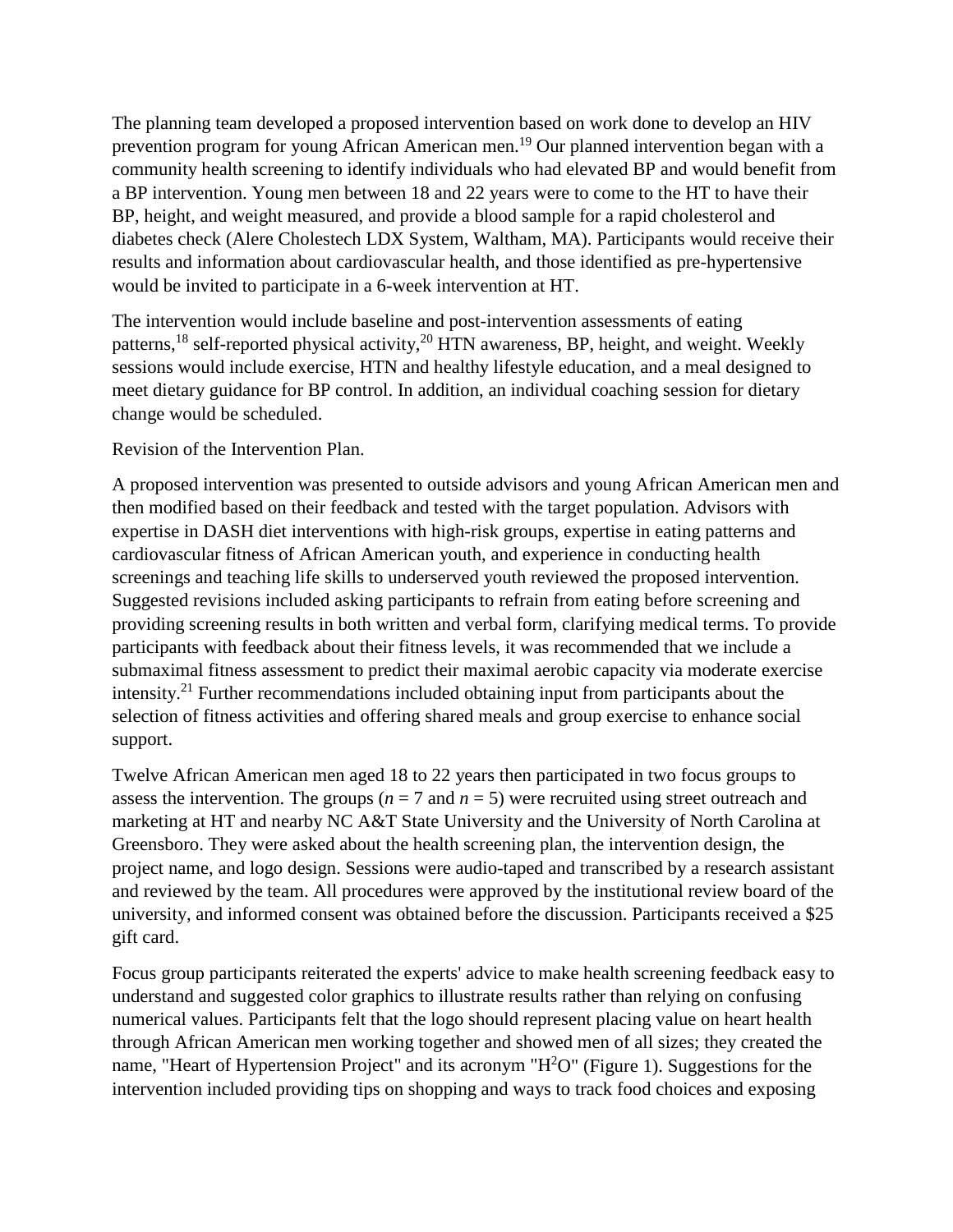participants to sports and conditioning other than basketball (martial arts, cycling, conditioning, kick boxing, water aerobics, and dance). Further, the men suggested that we avoid a classroom atmosphere and encourage group interaction.

The recommendations were used to modify the health screening and intervention. We requested a 3-hour fast before the screening and offered dinner afterward, and we designed a color-coded graphic for participants' screening results to categorize a measure as either desirable (green), at risk (yellow), or high (red). A submaximal fitness assessment using a walking protocol was added to the intervention.<sup>21</sup> Physical activity sessions would include circuit training, cardio drills, agility exercises, and power yoga, and dietary guidance would be given to men individually before or after a meal. The meal would include researchers, HT staff, and participants; information about HTN and health-related topics would be presented at this time. Revised graphics and the name, Heart of Hypertension Project or  $H<sup>2</sup>O$  Project, were used on all printed materials and the T-shirts provided to the research team and participants.

## Pilot Testing

## Setting.

Health Screening and pilot testing were conducted at the HT facility. Areas that were used included a large hallway (not a thoroughfare for members or staff) for the health screening, fitness areas except the swimming pool for exercise, a large commercial kitchen for meal preparation, and a teen center for dining and health education activities. The board room and small offices were used for pre- and postintervention assessments and discussions. As members, intervention participants had access to these facilities 7 days a week.

### Health Screening

# Recruitment.

Participants for health screening were recruited by HT and research staff through direct contact or flyers. The study was approved by the university institutional review board; all participants gave informed consent before data collection. Twenty-six men participated in the health screening, and more than half participated in response to text messages sent by day 1 or 2 participants.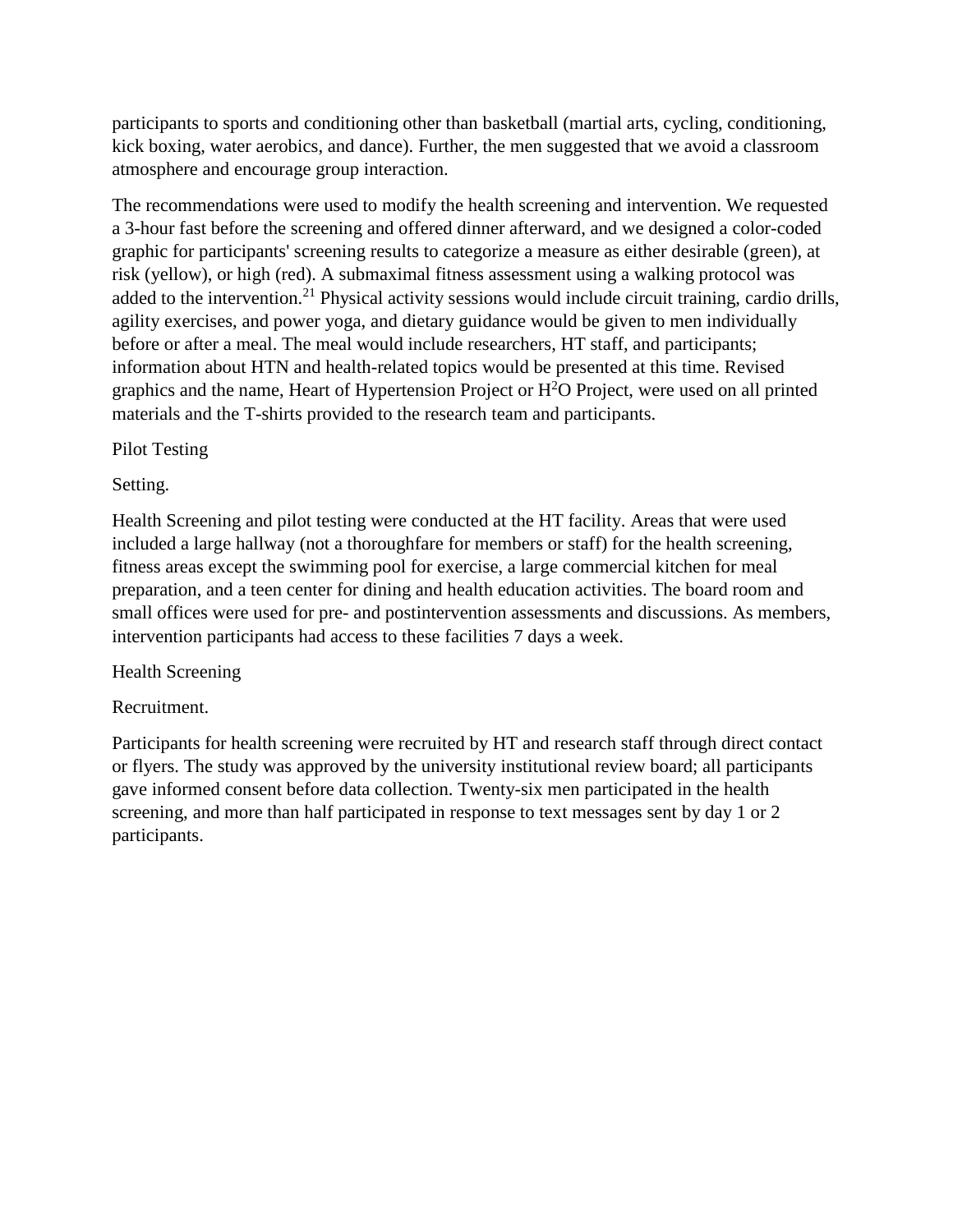

**Figure 1.** Graphics Designed for the Heart of Hypertension Project, a Community-Based Hypertension Prevention Intervention for Young African American Men

| Characteristic                    | <b>Health Screening</b> | <b>Pilot</b>        |  |  |
|-----------------------------------|-------------------------|---------------------|--|--|
|                                   | $(n = 26)$              | <b>Intervention</b> |  |  |
|                                   |                         | $(n = 5)$           |  |  |
| African American                  | 26 (100%)               | $5(100\%)$          |  |  |
| (self-reported)                   |                         |                     |  |  |
| Age, years (range)                | $20.4(18-22)$           | $20.0(18-22)$       |  |  |
| Current educational status, % (n) |                         |                     |  |  |
| Enrolled in high school           | 11.5(3)                 | 20(1)               |  |  |
| Completed high school             | 3.8(1)                  |                     |  |  |
| Enrolled in college               | 76.9(20)                | 80(4)               |  |  |
| College graduate                  | 7.7(2)                  |                     |  |  |
| Currently working, % (n)          |                         |                     |  |  |
|                                   | 46.1(12)                |                     |  |  |
| Health statistics, (range)        |                         |                     |  |  |
| Systolic BP, mmHg                 | 129.7 (114-163)         | 130.4 (127-135)     |  |  |
| Diastolic BP, mmHg                | 77.6 (64-102)           | 79.4 (74-83)        |  |  |
| Resting heart rate, BPM           | 79.5 (59-114)           | $92.6(77-114)$      |  |  |
| Body mass index, $kg/m2$          | $25.6(19-39)$           | $22.8(19-27)$       |  |  |

|  |  | Table 1. Enrollment Characteristics for Heart of Hypertension Project Participants |  |  |  |  |
|--|--|------------------------------------------------------------------------------------|--|--|--|--|
|--|--|------------------------------------------------------------------------------------|--|--|--|--|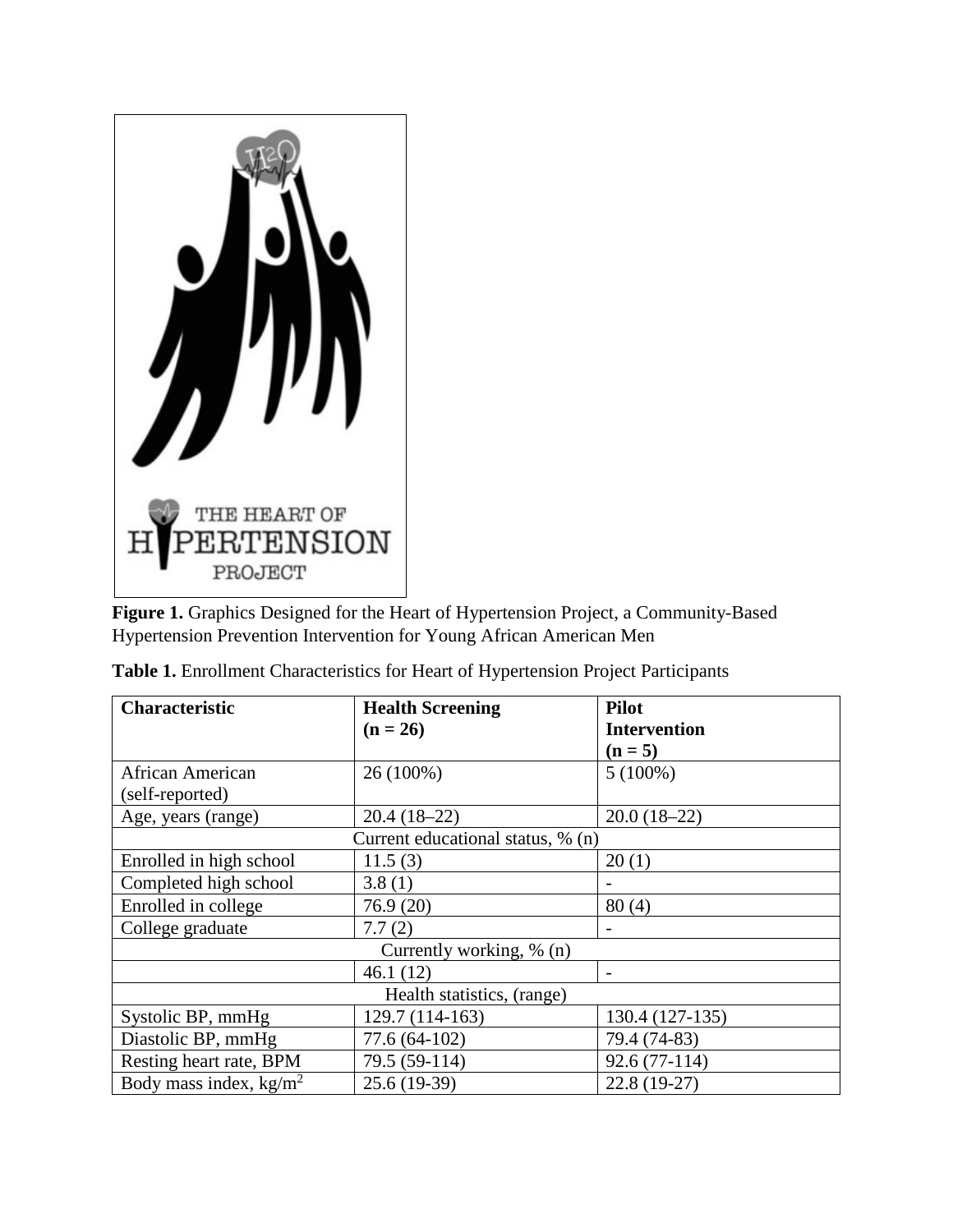| Cigarette smoking status, %              |                                             |         |  |  |
|------------------------------------------|---------------------------------------------|---------|--|--|
| (n)                                      |                                             |         |  |  |
| Former smoker                            | 54(14)                                      | 60(3)   |  |  |
| Current smoker                           | 23(6)                                       | 20(1)   |  |  |
| Past or present health conditions, % (n) |                                             |         |  |  |
| Asthma                                   | 23.1(6)                                     | 20.0(1) |  |  |
| Allergies                                | 7.7(2)                                      | 20.0(1) |  |  |
| None                                     | 73.1 (19)                                   | 60(3)   |  |  |
| Feels at risk for HTN, % (n)             |                                             |         |  |  |
|                                          | 31(8)                                       | 40(2)   |  |  |
|                                          | Aware of relative diagnosed with HTN, % (n) |         |  |  |
| Mother                                   | 38.4(10)                                    | 60.0(3) |  |  |
| Father                                   | 23.1(6)                                     |         |  |  |
| Grandparent                              | 56.9(15)                                    | 40.0(2) |  |  |
| Aunt/uncle                               | 65.4(17)                                    | 40.0(2) |  |  |
| Other family member                      | 7.7(2)                                      |         |  |  |
| Sibling                                  | 3.8(1)                                      | 20(1)   |  |  |
| None                                     | 15.4(4)                                     |         |  |  |

BP, blood pressure; BPM, beats per minute; HTN, hypertension.

### Procedures.

Health screenings were conducted over 3 consecutive weekday evenings. After providing informed consent, participants (1) were administered a questionnaire (age, education, work status, the last meal eaten, and health information [insurance status, recent health care experiences, and past and present health conditions or concerns]), (2) had height, weight, and BP measured, (3) provided a blood sample for rapid cholesterol and diabetes assessment, and (4) received results and provided feedback on the screening. Participants whose lipids and blood glucose values exceeded normal limits and those whose systolic BP (SBP) was above 140 mmHg or diastolic BP (DBP) over 90 mmHg were encouraged to contact their physician or one of two community health clinics. Participants received a \$25 gift card and were offered dinner.

# Intervention

Health screening participants classified as pre-hypertensive (SBP > 120 and < 140 and/or DBP > 80 and < 90 mmHg) and without other risk factors were asked if they would like to be contacted to learn more about the intervention. One of the 26 participants was classified as HTN (SBP  $\geq$ 140 and/or DBP  $\geq$  90 mmHg) and three had normal BP readings (SBP  $\leq$  120 and DBP  $\leq$  80 mmHg). Twenty-two were classified as pre-hypertensive. Five of these were excluded from the intervention because of elevated total cholesterol, high-density lipoprotein cholesterol, lowdensity lipoprotein cholesterol, triglyceride, or blood glucose readings. Of the remaining 17, 8 agreed to be contacted about the intervention and 5 agreed to participate. Table 1 summarizes the characteristics of the health screening participants and five men who enrolled in the intervention. The two groups were similar except that intervention participants did not have jobs (one began working part time during the intervention) and on average they had higher resting heart rates and lower body mass index.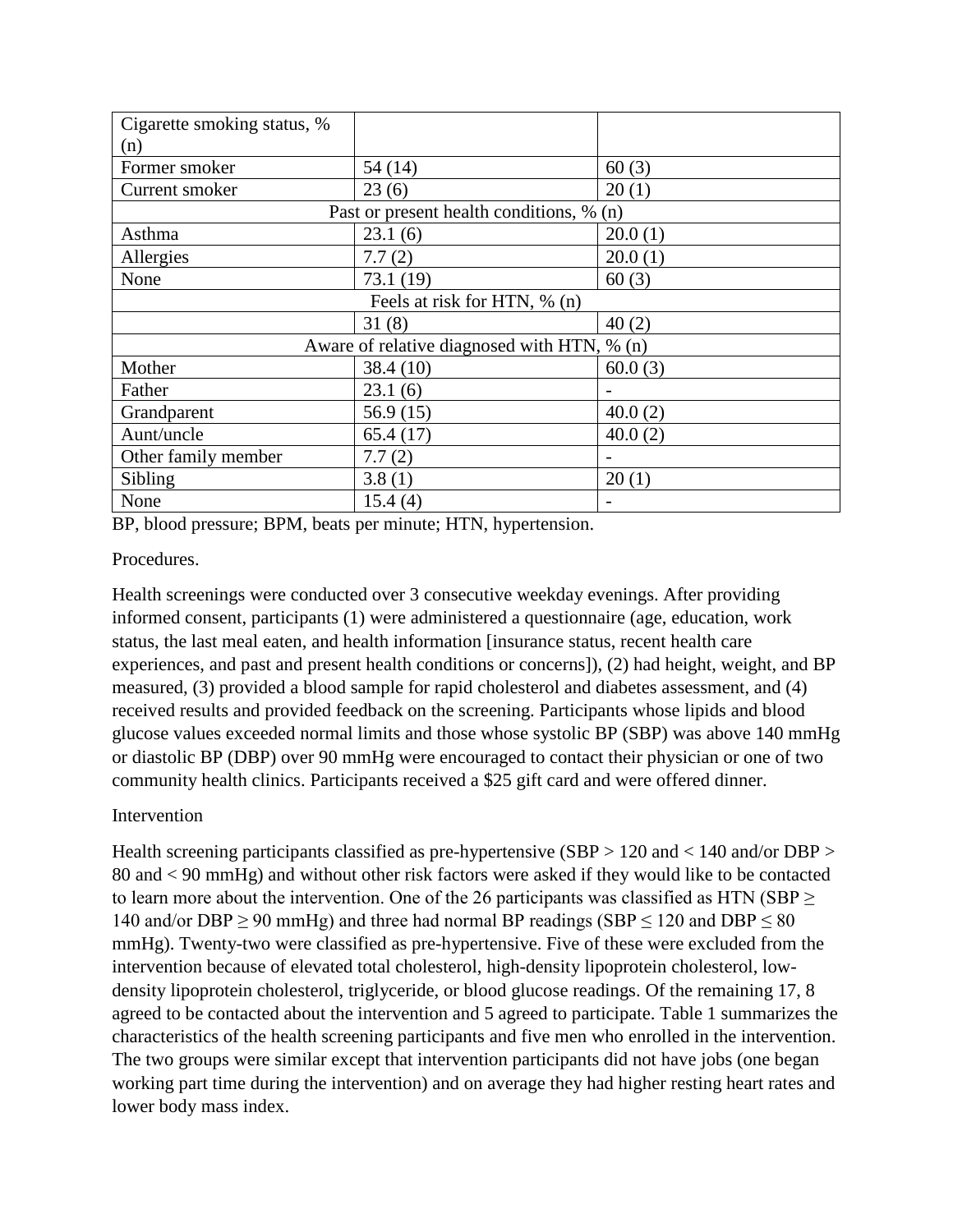The 6-week program included four weekly group sessions, pre- and postintervention assessments, and a postintervention focus group. Sessions took place at HT on Wednesday evenings except for the individual submaximal testing, which was conducted at the university. Participants received a 3-month YMCA membership, a \$50 gift card for completion of the assessments and intervention, and a \$25 gift card for attending the focus group. Table 2 provides an overview of the each week of the intervention.

Led by African American instructors, exercise sessions included circuit training, cardio drills, agility exercises, and introductory power yoga. Dinners followed DASH guidelines, and participants received recipes and related information and a short food preparation demonstration. Dinners were served buffet style, and a brief presentation and discussion followed; topics included HTN risk factors and consequences, DASH dietary guidelines, cardiovascular fitness and sub-max testing results, and holistic approaches to health (relaxation techniques, yoga, and stress reduction). Participants received a study binder with intervention handouts, recipes, and other related materials. During weeks 3 and 4, individual dietary guidance sessions were added because it was not possible to schedule these before or after the group sessions. The HT staff worked with the research team to prepare for each session; HT trainers provided additional support during the fitness activities, and their staff served as a point of contact for participants.

## **Evaluation**

During the pre-intervention assessment, participants completed a HTN knowledge questionnaire, a submaximal assessment, and a physical activity questionnaire.<sup>20</sup> The dietary assessment used a structured interview called the Meal Pattern Timeline.<sup>18</sup> Participants' meal patterns were reviewed, specific meals or food choices were identified, and alternative foods that adhered more closely to the DASH diet were discussed.

The postintervention assessment included a retest of HTN knowledge, the physical activity questionnaire, Meal Pattern Timeline, and BP measurements along with a brief, audio-recorded, one-on-one interview in which participants were asked to reflect on their personal experiences. The audio-taped focus group gave participants an opportunity to provide feedback on the intervention and offer suggestions on how it could be improved; a group dinner followed.

| Week 1                             |                                                       |  |
|------------------------------------|-------------------------------------------------------|--|
| <b>Pre-Intervention Assessment</b> | H <sup>2</sup> O Orientation, Hypertension Knowledge, |  |
|                                    | Meal Timeline, Diet Feedback and Goal                 |  |
|                                    | Setting, and                                          |  |
|                                    | <b>Submaximal Treadmill Test</b>                      |  |
| Week 2                             |                                                       |  |
| <b>Fitness Activity</b>            | <b>Circuit Training</b>                               |  |
| <b>Healthy Eating Menu</b>         | Whole Wheat Pasta and Meat Sauce, Broccoli            |  |
|                                    | and Carrot with Italian Seasoning, Salad with         |  |
|                                    | Oil $&$ Vinegar                                       |  |

**Table 2.** Activity Schedule for the Heart of Hypertension Project Pilot Intervention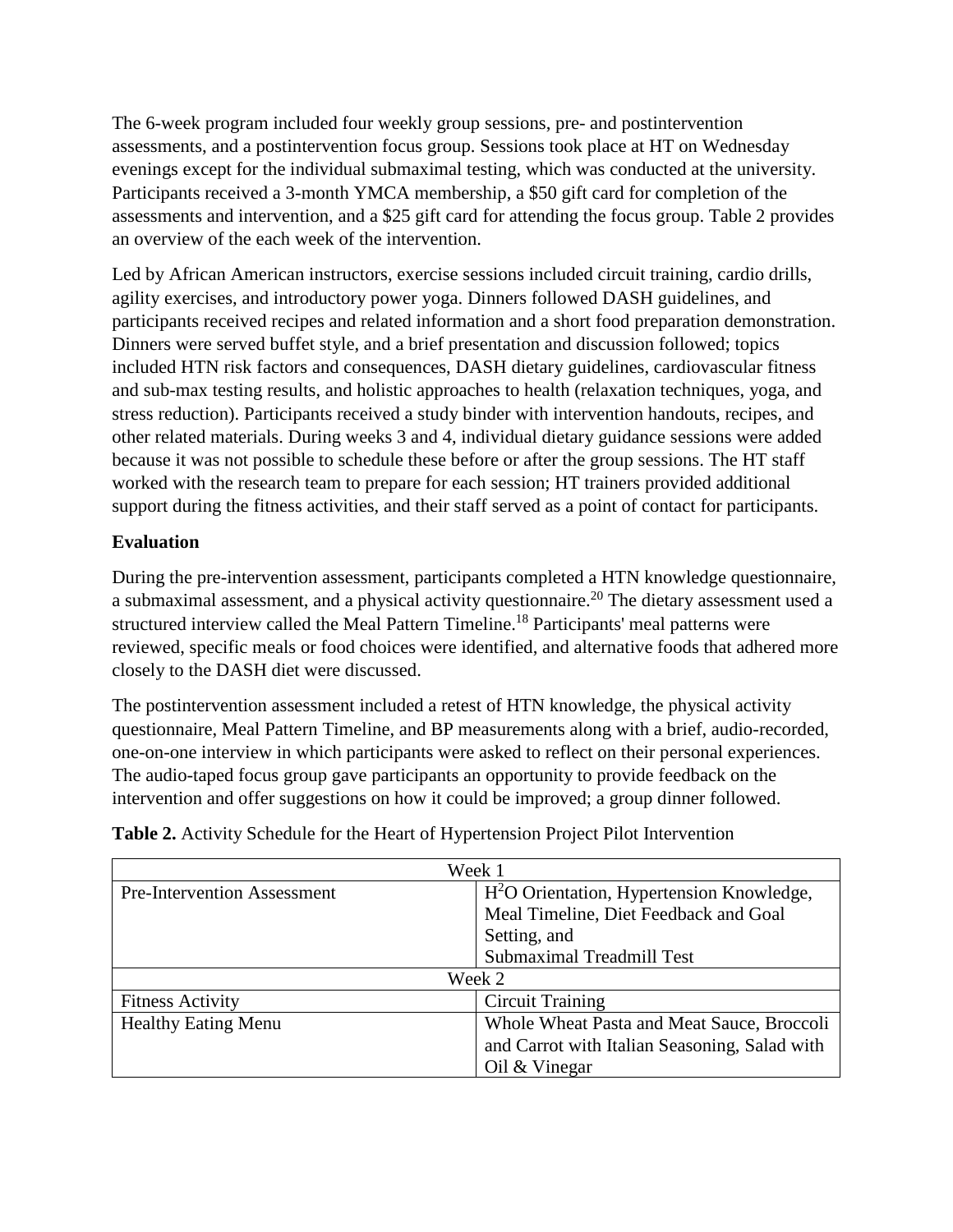|                                     | Dressing, Strawberries and "Cream" (non-fat  |  |  |
|-------------------------------------|----------------------------------------------|--|--|
|                                     | whipped topping)                             |  |  |
| <b>Health Education Lesson</b>      | Why Me? Hypertension and African             |  |  |
|                                     | American Men: Risk and Prevention            |  |  |
|                                     | Week 3*                                      |  |  |
| <b>Fitness Activity</b>             | Cardio Drills                                |  |  |
| <b>Healthy Eating Menu</b>          | Hummus with Pita Chips, Italian Sausage and  |  |  |
|                                     | Veggie Pizza, Salad with Oil & Vinegar       |  |  |
|                                     | Dressing, and                                |  |  |
|                                     | Strawberries, Yogurt, and Almonds            |  |  |
| <b>Health Education Lesson</b>      | How Eating Can Help Lower Blood Pressure:    |  |  |
|                                     | Principles of the DASH Diet□                 |  |  |
| Week 4*                             |                                              |  |  |
| <b>Fitness Activity</b>             | <b>Agility Exercises</b>                     |  |  |
| <b>Healthy Eating Menu</b>          | Chicken, Onion and Cheese Sandwich, Pan      |  |  |
|                                     | Roasted Potatoes, Spinach Salad with Italian |  |  |
|                                     | Dressing,                                    |  |  |
|                                     | Coleslaw, Chickpea Salad, Blueberry Yogurt   |  |  |
|                                     | Parfait                                      |  |  |
| <b>Health Education Lesson</b>      | How Fit is Fit? What It Means to Have a      |  |  |
|                                     | <b>Strong Heart</b>                          |  |  |
| Week 5                              |                                              |  |  |
| <b>Fitness Activity</b>             | Power Yoga                                   |  |  |
| <b>Healthy Eating Menu</b>          | Vegetarian Black Bean Chili, Salad with      |  |  |
|                                     | Italian Dressing, Broccoli with Garlic and   |  |  |
|                                     | Olive Oil, Cornbread,                        |  |  |
|                                     | <b>Assorted Fresh Melon</b>                  |  |  |
| <b>Health Education Lesson</b>      | <b>Stress and Your Health</b>                |  |  |
|                                     | Week 6                                       |  |  |
| <b>Post-Intervention Assessment</b> | Hypertension Knowledge Questionnaire,        |  |  |
|                                     | Meal Pattern and Food Choice Assessment,     |  |  |
|                                     | Individual and                               |  |  |
|                                     | Group Feedback                               |  |  |

\*Participants attended an individual dietary guidance session in either Week 3 or 4

### Lessons Learned and Recommendations

The Heart of Hypertension Project is a community-based intervention designed to help young African American men become more aware of their health and learn how they could prevent or delay HTN. Lessons learned from our experiences in piloting the intervention can be grouped into three themes: The desire for individualized guidance, the importance of relationships, and the need to define the H2O Community.

### Individual Guidance

Feedback from the health screening and intervention indicated that participants appreciated the research team's friendliness and professionalism and as a result they were more open to receiving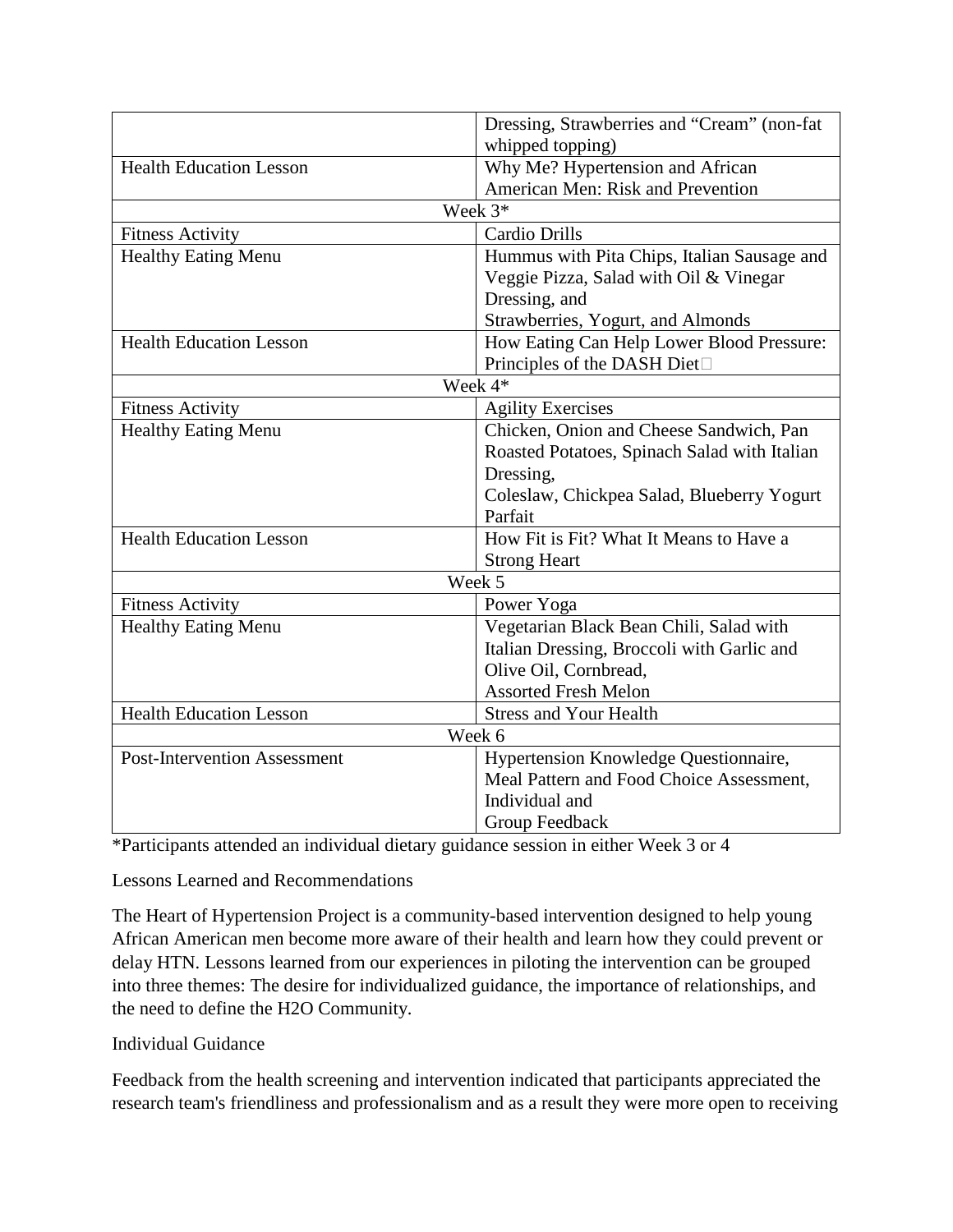guidance. Intervention participants indicated that this was an important reason why we had 80% attendance at group sessions and 100% attendance at the postintervention assessments and submaximal testing. The focus groups recommended that our screening feedback include graphical representation of results accompanied by clear written and verbal explanations. This was well-received by screening participants, so much so that they felt comfortable afterward encouraging their friends to sign up for the health screening.

Although opportunities to provide individual guidance for dietary change were limited, everyone made at least one change, for example, regularly having breakfast, carrying fresh fruit for a snack, making low-fat salad dressing, and avoiding fast foods. Participants recommended placing more emphasis on personalized dietary goals, food preparation, and developing individual strategies for dealing with cost and lack of access to healthy foods. They varied in cardiovascular fitness and recognized that strategies to improve their fitness would vary as well; they recommended personal training rather than group exercise sessions to help participants individualize fitness activities.

In the future, we plan to include four dietary guidance sessions to help participants identify small, achievable goals that can be built on throughout the intervention.<sup>18,22</sup> Likewise, we will individualize fitness guidance to increase exercise intensity and frequency. Recognizing individual differences in daily schedules, we will conduct health screenings and group sessions on weekend and weekday evenings so that men who are working, attending school, or caring for their families have options.

### The Importance of Relationships

Through text messages, Health Screening participants brought their friends into the program within moments of participating. Intervention participants talked with family and friends about HTN and encouraged them to take better care of themselves. We followed our focus group participants' advice to maintain an informal atmosphere to promote interaction during group dinners and health education discussion. This was when research staff and participants discussed differing approaches to exercise and diet and their shared insights about a wide range of topics related to health, education, work, and personal responsibility. In the future, we will continue to create opportunities for these interactions and encourage participants to recruit others into the program and discuss what they have learned with family and friends.

# Defining the  $H<sup>2</sup>O$  Community

The  $H<sup>2</sup>O$  Project became a community represented by distinctive graphics illustrating how African American men can work together to improve their health. These graphics are an example of how our approach was strengthened by the input of the community. Our future efforts will include participants' ideas on how to strengthen the  $H^2O$  "community," including inviting outside speakers to provide different perspectives on the material and promoting nontraditional forms of exercise by including more yoga or similar practices which offer a new challenge and relief from mental and physical stress. We will incorporate their desire to have hands-on activities to teach how to purchase, cook, and order healthy foods, and finally, extend the program to 12 weeks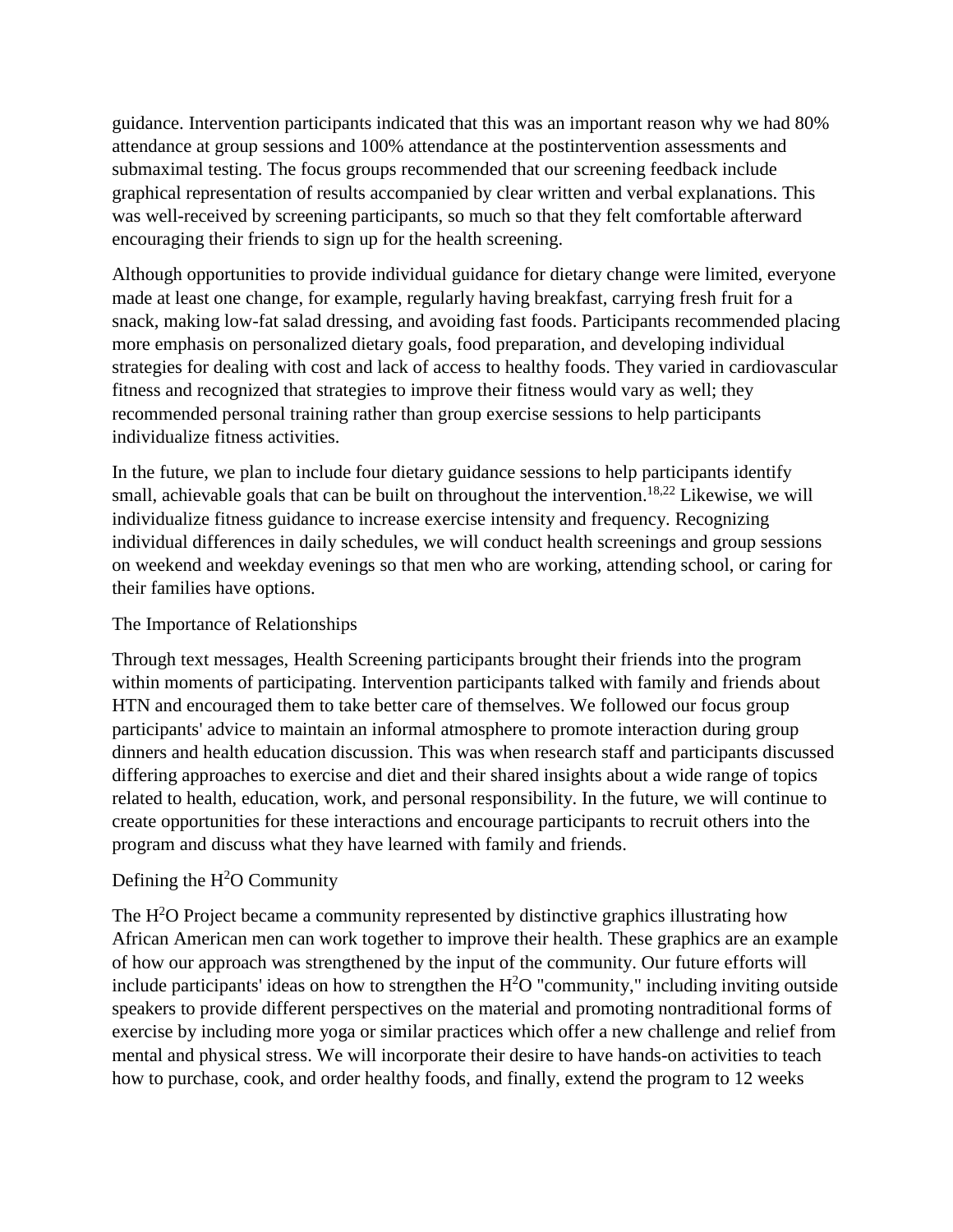because participants said that by the time they began to incorporate the lessons into their daily lives,  $H^2O$  was over.

## **Conclusions**

The Heart of Hypertension Project demonstrated that young African American men want to learn about their health and those issues that disproportionately affect them. We located the program in a place where men could be reached, find social support, and contribute to the design of their own program to address these issues.<sup>23</sup> Although further development and testing are needed, the Heart of Hypertension has the potential to offer African American men a way to shape their own path to a healthier lifestyle and reduce their cardiovascular disease risk.

*Margaret Savoca Wake Forest School of Medicine Monica Oakley University of North Carolina, Greensboro, Department of Nutrition Anna Austin University of North Carolina, Greensboro, Department of Nutrition Laurie Wideman University of North Carolina, Greensboro, Department of Kinesiology Thomas Martinek University of North Carolina, Greensboro, Department of Kinesiology Kevin Carter North Carolina A&T University, School of Sociology and Social Work Submitted 18 March 2012, revised 17 October 2012, accepted 28 October 2012.*

Acknowledgments

A grant from the University of North Carolina Greensboro, School of Human Environmental Sciences funded this project. The authors recognize Mr. Larry Burnett, Executive Director of Hayes Taylor YMCA, and the YMCA staff for their countless contributions to this project. The authors thank Bryan Loy who conducted the submaximal testing and Suzanne and Edgar Cabrera for the graphic design. Finally, we appreciate the great ideas and support of each participant.

### **References**

1. Berenson GS, Webber LS, Srinivasan SR, Cresanta JL, Frank GC, Farris RP. Black-white contrasts as determinants of cardiovascular risk in childhood: Precursors of coronary artery and primary hypertensive diseases. Am Heart J. 1984;108:672-83.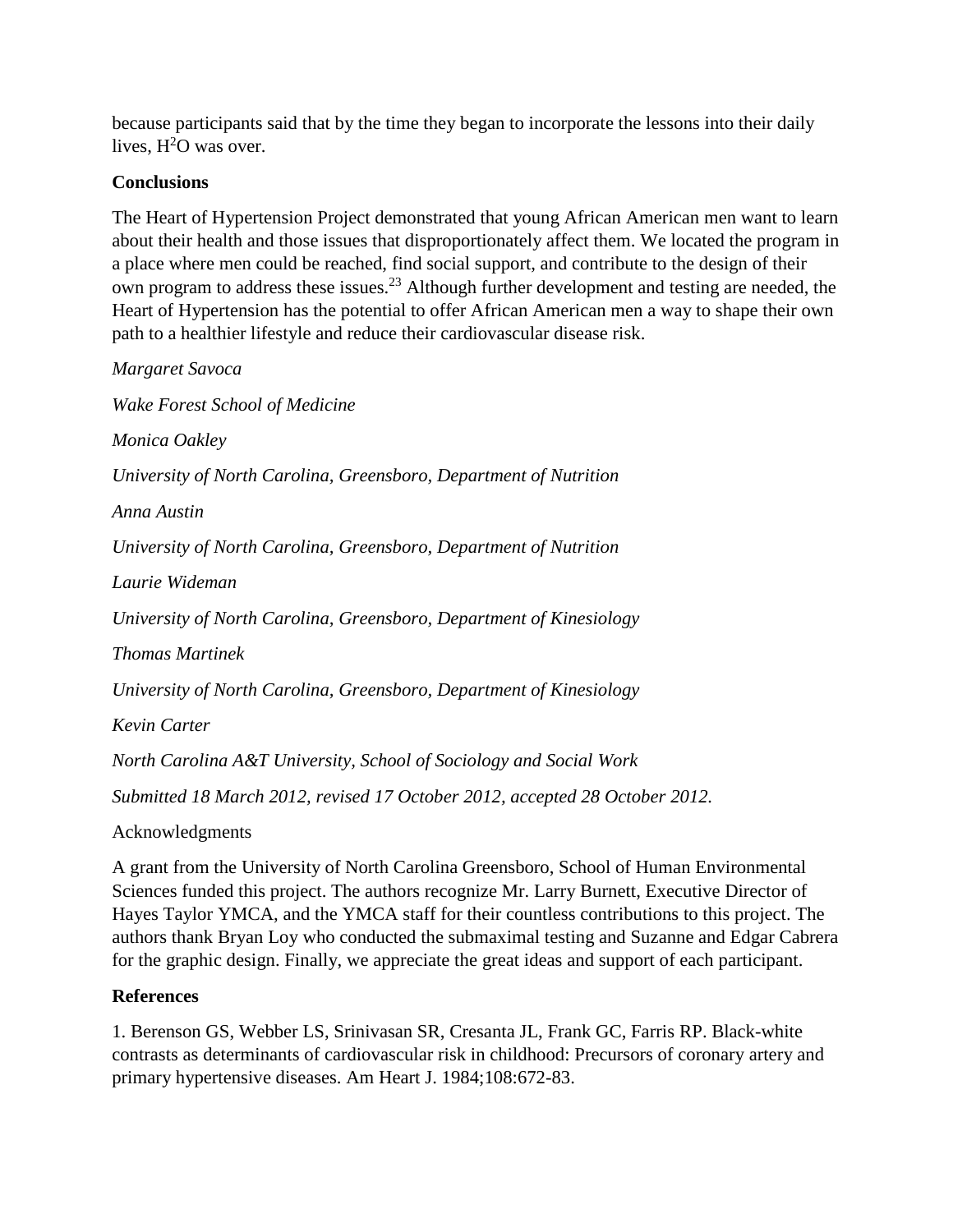2. Drukteinis JS, Roman MJ, Fabsitz RR, Lee ET, Best LG, Russell M, et al. Cardiac and systemic hemodynamic characteristics of hypertension and prehypertension in adolescents and young adults: the Strong Heart Study. Circulation. 2007;115(2):221-7.

3. Urbina EM, Khoury PR, McCoy C, Daniels SR, Kimball TR, Dolan LM. Cardiac and vascular consequences of pre-hypertension in youth. J Clin Hypertens (Greenwich). 2011;13(5):332-42.

4. Pathak EB, Sloan MA. Recent racial/ethnic disparities in stroke hospitalizations and outcomes for young adults in Florida, 2001-2006. Neuroepidemiology. 2009;32(4):302-11.

5. Selassie A, Wagner CS, Laken ML, Ferguson ML, Ferdinand KC, Egan BM. Progression is accelerated from prehypertension to hypertension in blacks. Hypertension. 2011;58(4):579-87.

6. Bibbins-Domingo K, Pletcher MJ, Lin F, Vittinghoff E, Gardin JM, Arynchyn A, et al. Racial differences in incident heart failure among young adults. N Engl J Med. 2009;360(12):1179-90.

7. McNiece KL, Poffenbarger TS, Turner JL, Franco KD, Sorof JM, Portman RJ. Prevalence of hypertension and pre-hypertension among adolescents. J Pediatr. 2007;150(6):640-4.

8. Berenson G, Srinivasan S, Chen W, Li S, Patel D. Racial (black-white) contrasts of risk for hypertensive disease in youth have implications for preventive care: The Bogalusa Heart Study. Ethn Dis. 2006;16(3 Suppl 4):S4-2-9.

9. Zoghbi WA. Low-gradient "severe" aortic stenosis with normal systolic function: Time to refine the guidelines? Circulation. 2011;123(8):838-40.

10. Bibbins-Domingo K, Burroughs Pena M. Caring for the "young invincibles". J Gen Intern Med. 2010;25(7):642-3.

11. Savoca MR, Quandt SA, Evans CD, Flint TL, Bradfield AG, Morton TB, et al. Views of hypertension among young African Americans who vary in their risk of developing hypertension. Ethn Dis. 2009;19(1):28-34.

12. Ayotte BJ, Trivedi R, Bosworth HB. Racial differences in hypertension knowledge: Effects of differential item functioning. Ethn Dis. 2009;19(1):23-7.

13. Agency for Healthcare Research and Quality. National healthcare disparities report [updated March 2011; cited 2011 Sep 15]. Available from: www.ahrq.gov/qual/qrdr11.htm

14. U.S. Department of Health and Human Services. HHS action plan to reduce racial and ethnic disparities: A nation free of disparities in health and health care [updated 2011]. Available from: http://minorityhealth.hhs.gov/npa/files/Plans/HHS/HHS\_Plan\_complete.pdf

15. Obarzanek E, Vollmer WM, Lin PH, Cooper LS, Young DR, Ard JD, et al. Effects of individual components of multiple behavior changes: The PREMIER trial. Am J Health Behav. 2007;31(5):545-60.

16. Edwards KM, Wilson KL, Sadja J, Ziegler MG, Mills PJ. Effects on blood pressure and autonomic nervous system function of a 12-week exercise or exercise plus DASH-diet